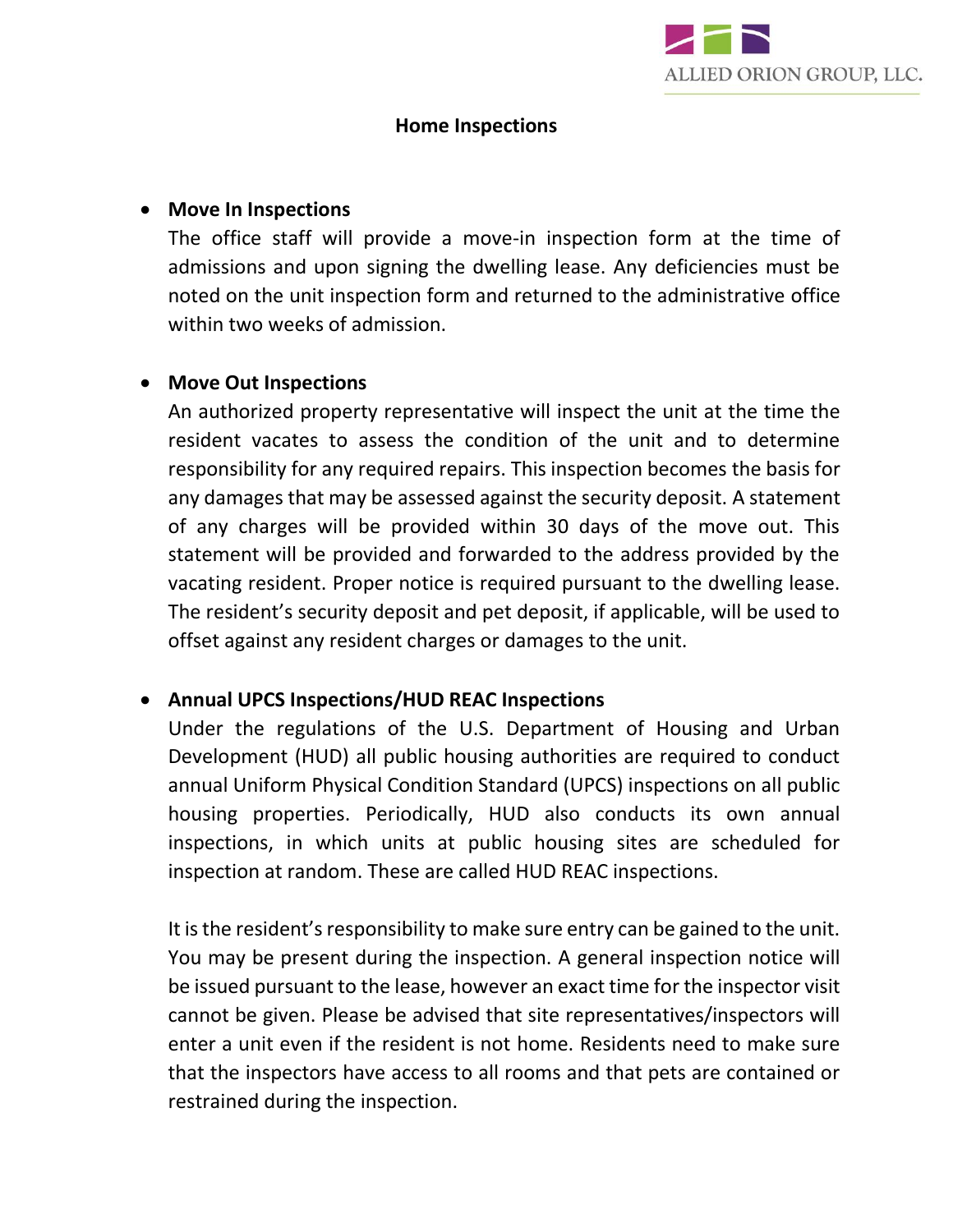

The inspector will check for the following:

- Cleanliness of the unit
- Damaged/missing smoke detectors
- Cleanliness of outside areas, both front and back
- Signs of pest infestation
- Maintenance deficiencies/damages which have not been reported.
- Tripping hazards
- Broken windows

Staff members will create all necessary work orders for the required repairs. Residents will be assessed damage charges and issued a written notice of damage charges. If clutter or dirty conditions are noted during these inspections, residents will be issued a notice to correct these conditions. A re-inspection will be conducted to ensure that the conditions have been corrected.

## • **Housekeeping Inspections**

Housekeeping inspections are conducted annually pursuant to the dwelling lease and to ensure that the resident is maintaining the unit in a safe and sanitary condition.

## • **Special Inspections**

A special inspection may be scheduled to enable HUD or others to inspect a sample of the housing stock maintained by the Housing Authority.

## • **Preventative Maintenance Inspections**

These are performed on a quarterly basis. These inspections are designed to maintain items in the unit in good repair. They include pest control treatments/inspections for infestations, HVAC filter changes, seasonal heating/cooling equipment check-ups, leak checks, and weatherization.